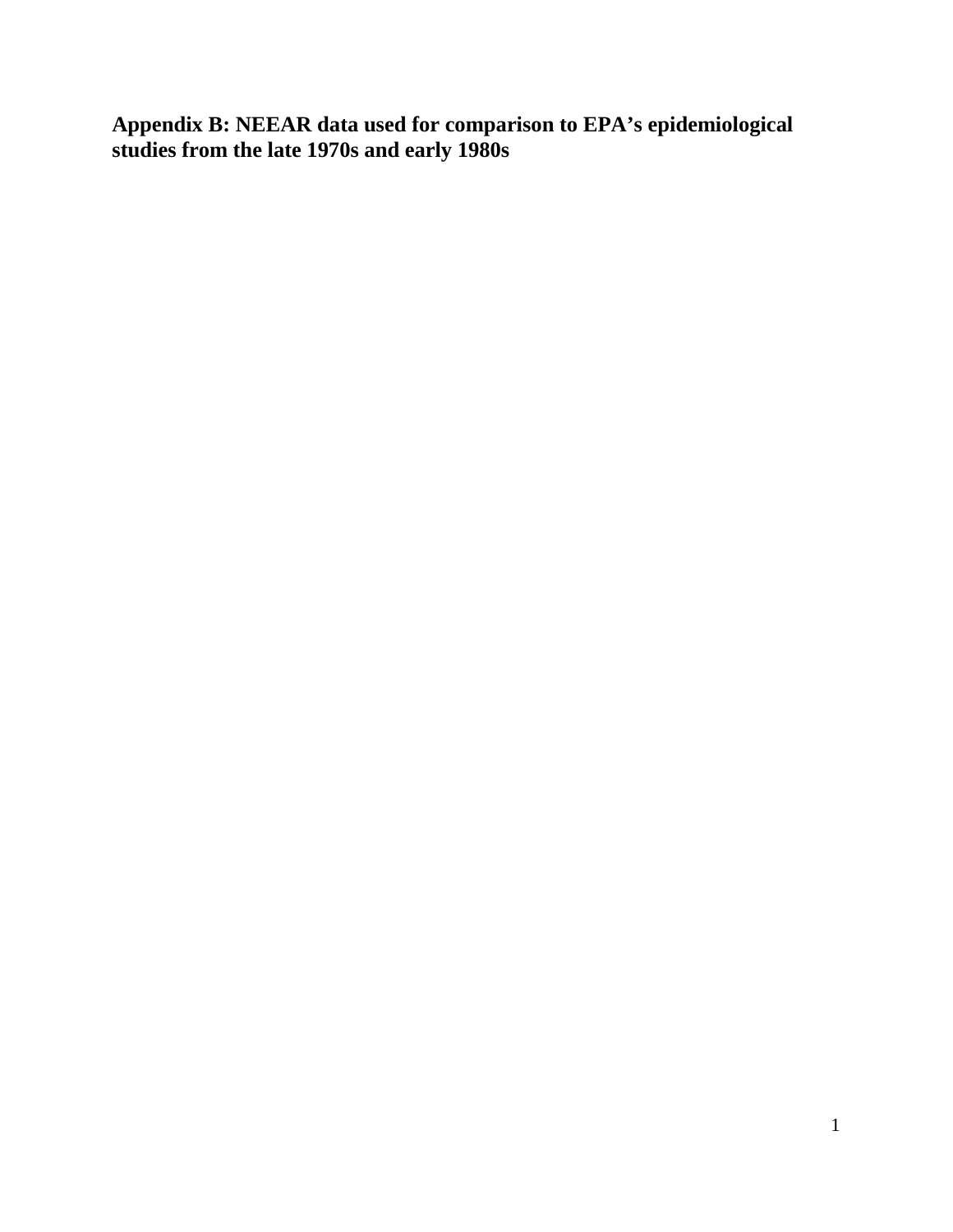|  | <b>Table 1. Huntington Beach</b> |  |
|--|----------------------------------|--|
|--|----------------------------------|--|

| <b>Beach</b> | <b>Dates</b> | (cfu<br>geometric mean<br>enterococci density<br>$\blacksquare$<br>per /100 mL)<br>Daily | Total number<br>interviewed <sup>2</sup> | Number reporting no<br>contact<br>water | Number reporting<br>immersion | NGI,<br>Number reporting<br>contact<br>$\mathbf{a}$ | NGI,<br>reporting<br>immersion<br>Number | per<br>$non-$<br>proportion<br>among<br>swimmers<br>1,000)<br>$\equiv$ | per<br>Ill proportion<br>among<br>swimmers<br>1,000 | swimmers<br>daily non-<br>rate<br>swimmer illness<br>Excess NGI,<br>$($ per 1,000), | swimmers<br>-swimmer<br>beach<br>Excess NGI,<br>per 1,000),<br>average non<br>illness rate |
|--------------|--------------|------------------------------------------------------------------------------------------|------------------------------------------|-----------------------------------------|-------------------------------|-----------------------------------------------------|------------------------------------------|------------------------------------------------------------------------|-----------------------------------------------------|-------------------------------------------------------------------------------------|--------------------------------------------------------------------------------------------|
| <b>HB</b>    | 8/2/2003     | 28.9                                                                                     | 188                                      | 77                                      | 76                            | 12                                                  | 8                                        | 155.84                                                                 | 105.26                                              | $-50.58$                                                                            | 9.50                                                                                       |
| <b>HB</b>    | 8/3/2003     | 66.4                                                                                     | 122                                      | 88                                      | 7                             | 9                                                   |                                          | 102.27                                                                 | 142.86                                              | 40.58                                                                               | 47.09                                                                                      |
| HB           | 8/9/2003     | 40.4                                                                                     | 169                                      | 83                                      | 53                            | 11                                                  | 5                                        | 132.53                                                                 | 94.34                                               | $-38.19$                                                                            | $-1.43$                                                                                    |
| <b>HB</b>    | 8/10/2003    | 55.4                                                                                     | 295                                      | 131                                     | 100                           | 9                                                   | 15                                       | 68.70                                                                  | 150.00                                              | 81.30                                                                               | 54.23                                                                                      |
| <b>HB</b>    | 8/16/2003    | 12.2                                                                                     | 183                                      | 97                                      | 50                            | 10                                                  | 9                                        | 103.09                                                                 | 180.00                                              | 76.91                                                                               | 84.23                                                                                      |
| <b>HB</b>    | 8/23/2003    | 7.8                                                                                      | 252                                      | 143                                     | 71                            | 9                                                   | 11                                       | 62.94                                                                  | 154.93                                              | 91.99                                                                               | 59.16                                                                                      |
| <b>HB</b>    | 8/24/2003    | 5.2                                                                                      | 307                                      | 144                                     | 105                           | 19                                                  | 11                                       | 131.94                                                                 | 104.76                                              | $-27.18$                                                                            | 9.00                                                                                       |
| <b>HB</b>    | 8/30/2003    | 290.7                                                                                    | 264                                      | 165                                     | 36                            | 17                                                  | 7                                        | 103.03                                                                 | 194.44                                              | 91.41                                                                               | 98.68                                                                                      |
| <b>HB</b>    | 8/31/2003    | 9.6                                                                                      | 293                                      | 170                                     | 80                            | 12                                                  | 14                                       | 70.59                                                                  | 175.00                                              | 104.41                                                                              | 79.23                                                                                      |
| <b>HB</b>    | 9/6/2003     | 4.0                                                                                      | 158                                      | 105                                     | 23                            | $\overline{7}$                                      |                                          | 66.67                                                                  | 43.48                                               | $-23.19$                                                                            | $-52.29$                                                                                   |
| HB           | 9/7/2003     | 4.9                                                                                      | 266                                      | 177                                     | 58                            | 17                                                  | 6                                        | 96.05                                                                  | 103.45                                              | 7.40                                                                                | 7.68                                                                                       |
| <b>HB</b>    | 9/13/2003    | 11.0                                                                                     | 155                                      | 77                                      | 41                            | 9                                                   | 5                                        | 116.88                                                                 | 121.95                                              | 5.07                                                                                | 26.19                                                                                      |
| <b>HB</b>    | 9/14/2003    | 10.3                                                                                     | 188                                      | 78                                      | 57                            | 6                                                   | 8                                        | 76.92                                                                  | 140.35                                              | 63.43                                                                               | 44.59                                                                                      |

<sup>1</sup> Typically based on 18-27 data points<br><sup>2</sup> Total number interviewed = Number reporting no contact + number reporting immersion + number reporting wading (not shown)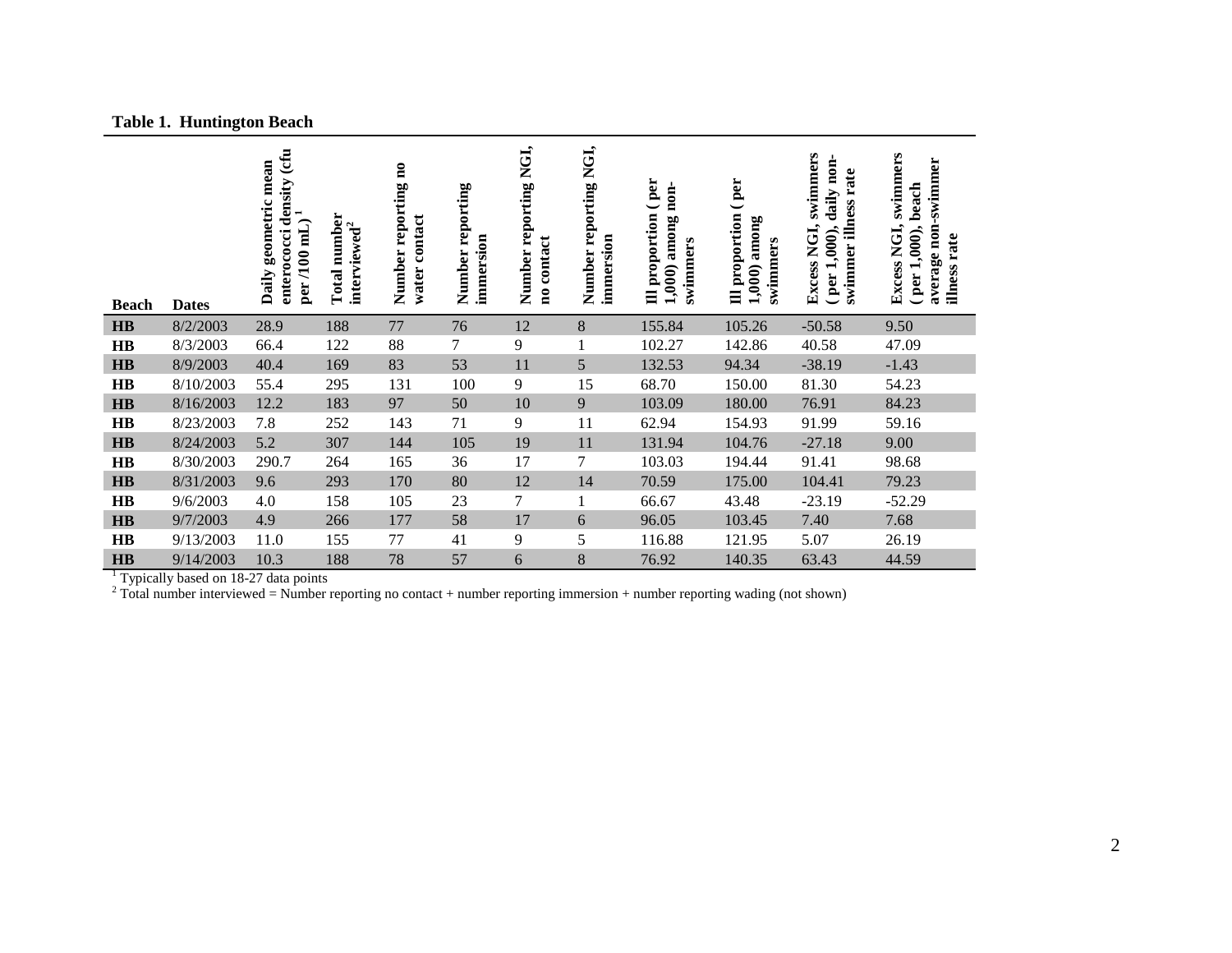**Table 2. West Beach**

| <b>Beach</b> | <b>Dates</b> | Daily geometric mean<br><b>L'anty</b><br>enterococci density<br>enterococci <del>en</del><br>(cfu per 100 mL) | number<br>interviewed <sup>2</sup><br><b>Total</b> | Number reporting no<br>water contact | Number reporting<br>immersion | Number reporting<br>NGI, no contact | Number reporting<br>NGI, immersion | Ill proportion (per<br>$1,000$ ) among non-<br>swimmers | Ill proportion (per<br>$1,000$ ) among<br>swimmers | swimmer illness rate<br>1,000), daily non-<br>swimmers (per<br>Excess NGI, | 1,000), beach average<br>non-swimmer illness<br>swimmers (per<br>Excess NGI,<br>rate |
|--------------|--------------|---------------------------------------------------------------------------------------------------------------|----------------------------------------------------|--------------------------------------|-------------------------------|-------------------------------------|------------------------------------|---------------------------------------------------------|----------------------------------------------------|----------------------------------------------------------------------------|--------------------------------------------------------------------------------------|
| <b>WB</b>    | 6/1/2003     | 27.9                                                                                                          | 43                                                 | 33                                   | 3                             | $\overline{2}$                      | $\boldsymbol{0}$                   | 60.61                                                   | 0.00                                               | $-60.61$                                                                   | $-49.86$                                                                             |
| <b>WB</b>    | 6/7/2003     | 1.4                                                                                                           | 186                                                | 97                                   | 46                            | 6                                   | $\mathbf{1}$                       | 61.86                                                   | 21.74                                              | $-40.12$                                                                   | $-28.12$                                                                             |
| <b>WB</b>    | 6/8/2003     | 6.8                                                                                                           | 58                                                 | 34                                   | $\overline{7}$                | $\boldsymbol{0}$                    | $\mathbf{1}$                       | $0.00\,$                                                | 142.86                                             | 142.86                                                                     | 93.00                                                                                |
| <b>WB</b>    | 6/14/2003    | 1.3                                                                                                           | 104                                                | 66                                   | 18                            | 4                                   | 1                                  | 60.61                                                   | 55.56                                              | $-5.05$                                                                    | 5.69                                                                                 |
| <b>WB</b>    | 6/15/2003    | 2.3                                                                                                           | 172                                                | 91                                   | 58                            | $\overline{\mathbf{4}}$             | 5                                  | 43.96                                                   | 86.21                                              | 42.25                                                                      | 36.35                                                                                |
| <b>WB</b>    | 6/21/2003    | 0.8                                                                                                           | 85                                                 | 37                                   | 30                            | $\mathfrak{2}$                      | 7                                  | 54.05                                                   | 233.33                                             | 179.28                                                                     | 183.47                                                                               |
| <b>WB</b>    | 6/22/2003    | 1.0                                                                                                           | 148                                                | 19                                   | 112                           | $\mathbf{1}$                        | 9                                  | 52.63                                                   | 80.36                                              | 27.73                                                                      | 30.50                                                                                |
| <b>WB</b>    | 6/28/2003    | 10.6                                                                                                          | 66                                                 | 31                                   | 23                            | $\boldsymbol{0}$                    | $\mathbf{1}$                       | 0.00                                                    | 43.48                                              | 43.48                                                                      | $-6.38$                                                                              |
| <b>WB</b>    | 6/29/2003    | 9.5                                                                                                           | 145                                                | 35                                   | 84                            | $\mathbf{1}$                        | 12                                 | 28.57                                                   | 142.86                                             | 114.29                                                                     | 93.00                                                                                |
| <b>WB</b>    | 7/4/2003     | 26.7                                                                                                          | 139                                                | 27                                   | 107                           | $\overline{c}$                      | 7                                  | 74.07                                                   | 65.42                                              | $-8.65$                                                                    | 15.56                                                                                |
| <b>WB</b>    | 7/5/2003     | 13.6                                                                                                          | 160                                                | 20                                   | 114                           | $\boldsymbol{0}$                    | 6                                  | 0.00                                                    | 52.63                                              | 52.63                                                                      | 2.77                                                                                 |
| <b>WB</b>    | 7/6/2003     | 3.0                                                                                                           | 134                                                | 11                                   | 96                            | $\boldsymbol{0}$                    | 13                                 | 0.00                                                    | 135.42                                             | 135.42                                                                     | 85.56                                                                                |
| <b>WB</b>    | 7/12/2003    | 1.6                                                                                                           | 201                                                | 25                                   | 134                           | 3                                   | 19                                 | 120.00                                                  | 141.79                                             | 21.79                                                                      | 91.93                                                                                |
| <b>WB</b>    | 7/13/2003    | 5.6                                                                                                           | 123                                                | 9                                    | 99                            | $\boldsymbol{0}$                    | $\overline{c}$                     | 0.00                                                    | 20.20                                              | 20.20                                                                      | $-29.66$                                                                             |
| <b>WB</b>    | 7/19/2003    | 1042.1                                                                                                        | 226                                                | 47                                   | 135                           | 3                                   | 12                                 | 63.83                                                   | 88.89                                              | 25.06                                                                      | 39.03                                                                                |
| <b>WB</b>    | 7/20/2003    | 21.1                                                                                                          | 281                                                | 41                                   | 189                           | 4                                   | 21                                 | 97.56                                                   | 111.11                                             | 13.55                                                                      | 61.25                                                                                |
| <b>WB</b>    | 7/26/2003    | 37.5                                                                                                          | 243                                                | 27                                   | 179                           | $\mathbf{1}$                        | 28                                 | 37.04                                                   | 156.42                                             | 119.39                                                                     | 106.56                                                                               |
| <b>WB</b>    | 7/27/2003    | 34.5                                                                                                          | 84                                                 | 43                                   | 30                            | $\mathbf 1$                         | $\overline{c}$                     | 23.26                                                   | 66.67                                              | 43.41                                                                      | 16.81                                                                                |
| <b>WB</b>    | 8/2/2003     | 11.7                                                                                                          | 174                                                | 15                                   | 141                           | $\mathbf{1}$                        | 17                                 | 66.67                                                   | 120.57                                             | 53.90                                                                      | 70.71                                                                                |
| <b>WB</b>    | 8/3/2003     | 3.2                                                                                                           | 92                                                 | 14                                   | 62                            | $\mathbf{1}$                        | 5                                  | 71.43                                                   | 80.65                                              | 9.22                                                                       | 30.78                                                                                |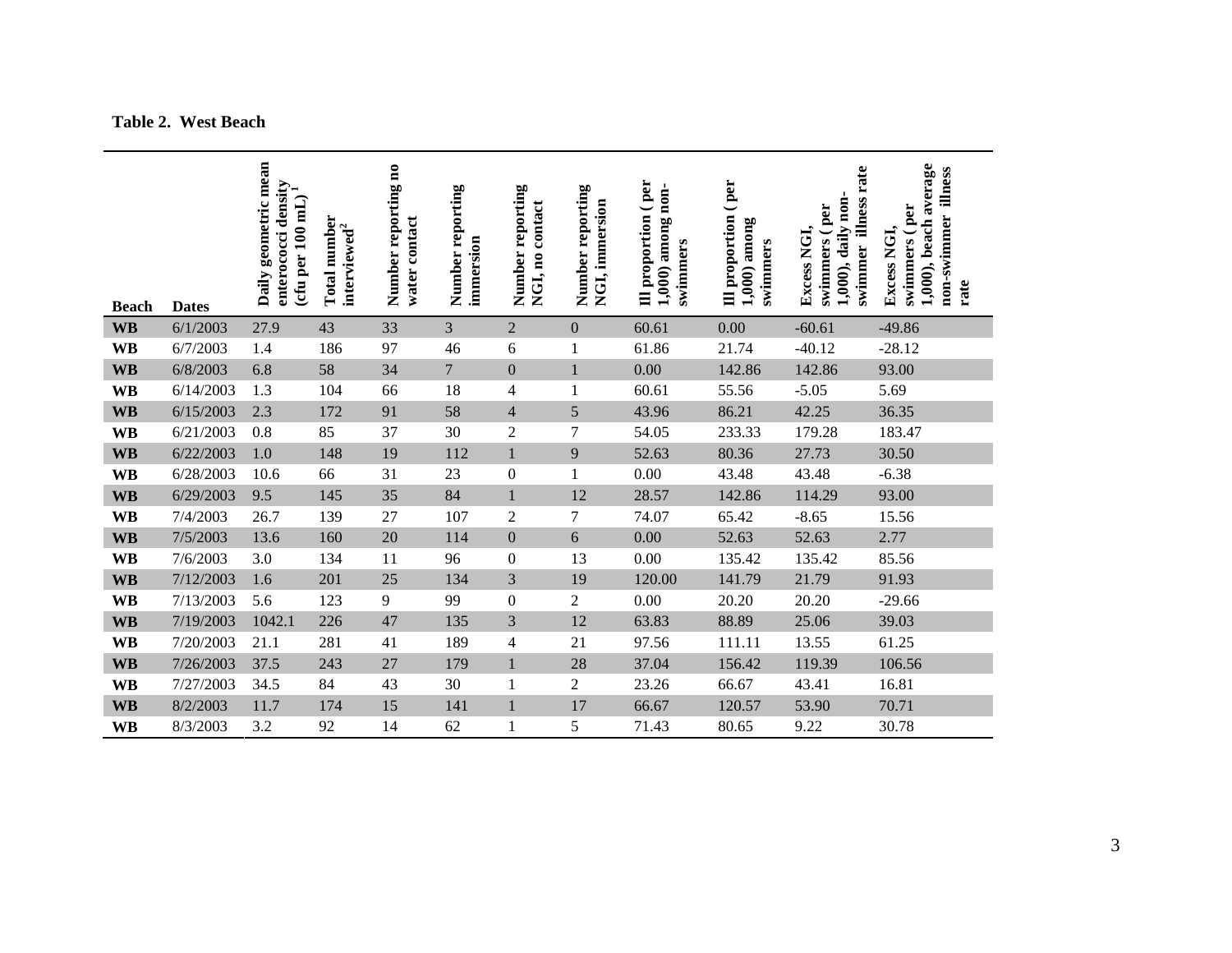**Table 3. Silver Beach**

| <b>Beach</b>           | <b>Dates</b> | enterococci density (cfu<br>Daily geometric mean<br>per 100 mL | Total number<br>interviewed <sup>2</sup> | Number reporting no<br>water contact | Number reporting<br>immersion | Number reporting NGI,<br>no contact | Number reporting NGI,<br>immersion | Ill proportion (per<br>1,000) among non-<br>swimmers | Ill proportion (per<br>$1,000$ among<br>swimmers | Excess NGI, swimmers<br>(per 1,000), daily non-<br>swimmer illness rate | swimmers<br>average non-swimmer<br>$($ per 1,000), beach<br>Excess NGI,<br>illness rate |
|------------------------|--------------|----------------------------------------------------------------|------------------------------------------|--------------------------------------|-------------------------------|-------------------------------------|------------------------------------|------------------------------------------------------|--------------------------------------------------|-------------------------------------------------------------------------|-----------------------------------------------------------------------------------------|
| SB†                    | 6/26/2004    | 5.7                                                            | 409                                      | 162                                  | 156                           | 10                                  | 10                                 | 61.73                                                | 64.10                                            | 2.37                                                                    | 8.38                                                                                    |
| SB                     | 6/27/2004    | 11.1                                                           | 466                                      | 115                                  | 281                           | 5                                   | 18                                 | 43.48                                                | 64.06                                            | 20.58                                                                   | 8.34                                                                                    |
| $\mathbf{S}\mathbf{B}$ | 7/3/2004     | 17.3                                                           | 622                                      | 91                                   | 402                           | $\boldsymbol{7}$                    | 32                                 | 76.92                                                | 79.60                                            | 2.68                                                                    | 23.88                                                                                   |
| SB                     | 7/4/2004     | 185.6                                                          | 325                                      | 252                                  | 30                            | 5                                   | 5                                  | 19.84                                                | 166.67                                           | 146.83                                                                  | 110.95                                                                                  |
| $\mathbf{S}\mathbf{B}$ | 7/5/2004     | 14.0                                                           | 599                                      | 296                                  | 222                           | 16                                  | 17                                 | 54.05                                                | 76.58                                            | 22.52                                                                   | 20.86                                                                                   |
| SB                     | 7/10/2004    | 8.5                                                            | 455                                      | 58                                   | 334                           | 6                                   | 27                                 | 103.45                                               | 80.84                                            | $-22.61$                                                                | 25.12                                                                                   |
| $\mathbf{S}\mathbf{B}$ | 7/11/2004    | 24.6                                                           | 566                                      | 75                                   | 409                           | $\overline{7}$                      | 31                                 | 93.33                                                | 75.79                                            | $-17.54$                                                                | 20.07                                                                                   |
| $\mathbf{S}\mathbf{B}$ | 7/17/2004    | 29.5                                                           | 618                                      | 234                                  | 279                           | 14                                  | 31                                 | 59.83                                                | 111.11                                           | 51.28                                                                   | 55.39                                                                                   |
| SB                     | 7/18/2004    | 50.0                                                           | 603                                      | 204                                  | 327                           | 12                                  | 22                                 | 58.82                                                | 67.28                                            | 8.45                                                                    | 11.56                                                                                   |
| SB                     | 7/24/2004    | 59.5                                                           | 554                                      | 220                                  | 190                           | 13                                  | 12                                 | 59.09                                                | 63.16                                            | 4.07                                                                    | 7.44                                                                                    |
| $\mathbf{S}\mathbf{B}$ | 7/25/2004    | 80.4                                                           | 474                                      | 194                                  | 156                           | 10                                  | 12                                 | 51.55                                                | 76.92                                            | 25.38                                                                   | 21.20                                                                                   |
| SB                     | 7/31/2004    | 104.3                                                          | 128                                      | 104                                  | 7                             | $\tau$                              | $\mathbf{0}$                       | 67.31                                                | 0.00                                             | $-67.31$                                                                | $-55.72$                                                                                |
| SB                     | 8/1/2004     | 47.2                                                           | 483                                      | 76                                   | 345                           | $\mathbf{2}$                        | 35                                 | 26.32                                                | 101.45                                           | 75.13                                                                   | 45.73                                                                                   |
| SB                     | 8/7/2004     | 20.8                                                           | 729                                      | 252                                  | 359                           | 15                                  | 18                                 | 59.52                                                | 50.14                                            | $-9.38$                                                                 | $-5.58$                                                                                 |
| $\mathbf{S}\mathbf{B}$ | 8/8/2004     | 17.9                                                           | 516                                      | 101                                  | 310                           | 8                                   | 22                                 | 79.21                                                | 70.97                                            | $-8.24$                                                                 | 15.25                                                                                   |
| $\mathbf{S}\mathbf{B}$ | 8/14/2004    | 55.5                                                           | 383                                      | 138                                  | 173                           | 10                                  | 14                                 | 72.46                                                | 80.92                                            | 8.46                                                                    | 25.20                                                                                   |
| $\mathbf{S}\mathbf{B}$ | 8/15/2004    | 45.5                                                           | 502                                      | 170                                  | 246                           | 9                                   | 15                                 | 52.94                                                | 60.98                                            | 8.03                                                                    | 5.26                                                                                    |
| SB                     | 8/21/2004    | 101.4                                                          | 443                                      | 119                                  | 259                           | 3                                   | 15                                 | 25.21                                                | 57.92                                            | 32.70                                                                   | 2.19                                                                                    |
| $\mathbf{S}\mathbf{B}$ | 8/22/2004    | 22.9                                                           | 469                                      | 243                                  | 142                           | 13                                  | 18                                 | 53.50                                                | 126.76                                           | 73.26                                                                   | 71.04                                                                                   |
| $\mathbf{S}\mathbf{B}$ | 9/3/2004     | 28.3                                                           | 185                                      | 35                                   | 116                           | $\overline{c}$                      | $\overline{7}$                     | 57.14                                                | 60.34                                            | 3.20                                                                    | 4.62                                                                                    |
| $\mathbf{S}\mathbf{B}$ | 9/4/2004     | 30.3                                                           | 561                                      | 61                                   | 415                           | 3                                   | 33                                 | 49.18                                                | 79.52                                            | 30.34                                                                   | 23.80                                                                                   |
| $\mathbf{S}\mathbf{B}$ | 9/5/2004     | 127.0                                                          | 484                                      | 96                                   | 318                           | 3                                   | 28                                 | 31.25                                                | 88.05                                            | 56.80                                                                   | 32.33                                                                                   |
| SB                     | 9/6/2004     | 73.1                                                           | 298                                      | 78                                   | 175                           | 8                                   | 8                                  | 102.56                                               | 45.71                                            | $-56.85$                                                                | $-10.01$                                                                                |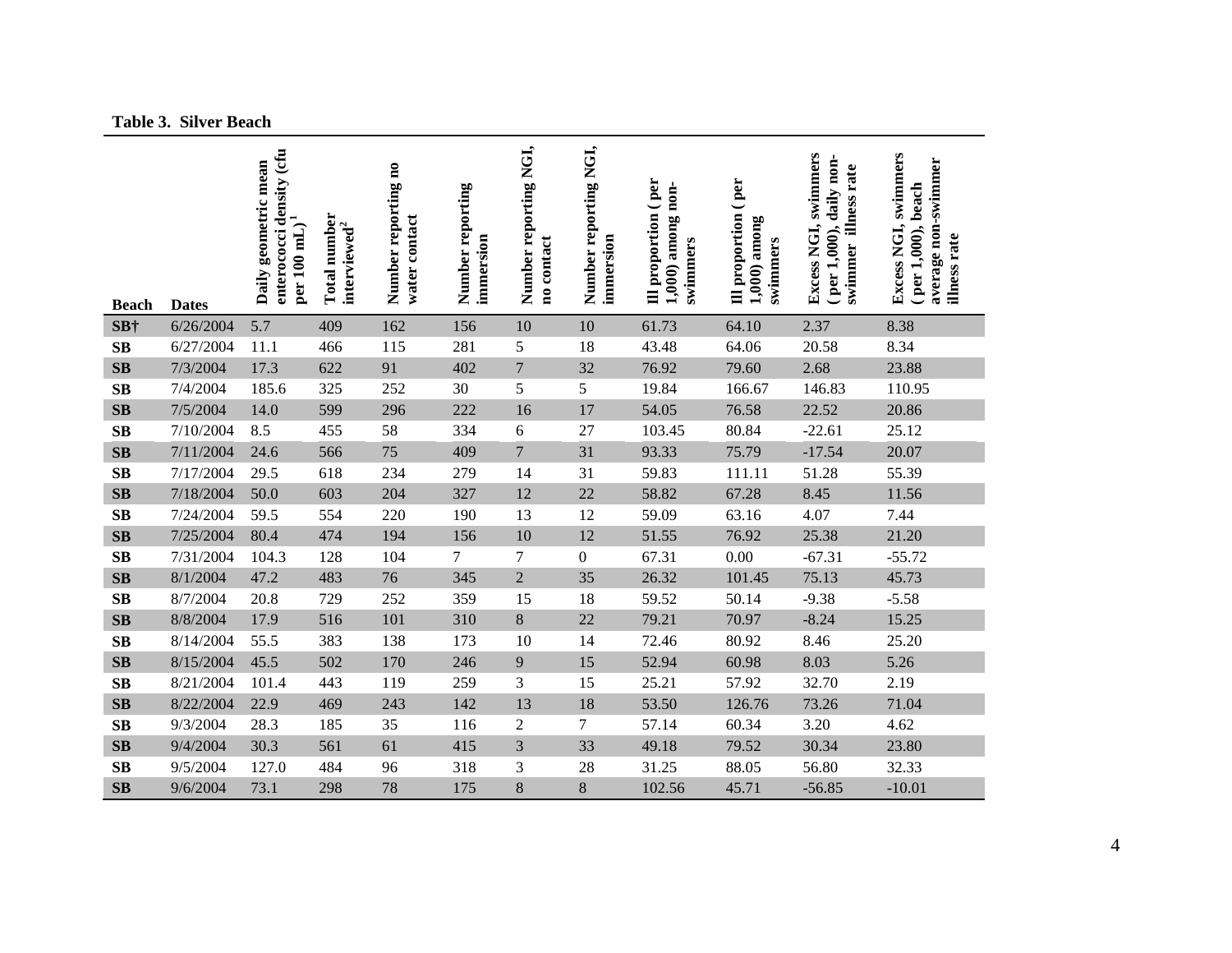|  | <b>Table 4. Washington Park Beach</b> |  |
|--|---------------------------------------|--|
|--|---------------------------------------|--|

| <b>Beach</b> | <b>Dates</b> | enterococci density (cfu<br>Daily geometric mean<br>per100 mL) | <b>Total number</b><br>interviewed <sup>2</sup> | Number reporting no<br>water contact | Number reporting<br>immersion | Number reporting NGI,<br>no contact | Number reporting NGI,<br>immersion | Ill proportion (per<br>1,000) among non-<br>swimmers | Ill proportion (per<br>$1,000$ among<br>swimmers | swimmers<br>daily non-<br>swimmer illness rate<br>Excess NGI,<br>(per 1,000), | Excess NGI, swimmers<br>average non-swimmer<br>$(per 1,000)$ , beach<br>illness rate |
|--------------|--------------|----------------------------------------------------------------|-------------------------------------------------|--------------------------------------|-------------------------------|-------------------------------------|------------------------------------|------------------------------------------------------|--------------------------------------------------|-------------------------------------------------------------------------------|--------------------------------------------------------------------------------------|
| <b>WP</b>    | 6/26/2004    | 8.36                                                           | 235                                             | 98                                   | 93                            | 6                                   | $\overline{4}$                     | 61.22                                                | 43.01                                            | $-18.21$                                                                      | $-19.84$                                                                             |
| <b>WP</b>    | 6/27/2004    | 9.18                                                           | 251                                             | 72                                   | 124                           | $\tau$                              | 15                                 | 97.22                                                | 120.97                                           | 23.75                                                                         | 58.12                                                                                |
| <b>WP</b>    | 7/3/2004     | 17.9                                                           | 188                                             | 49                                   | 104                           | $\overline{4}$                      | 11                                 | 81.63                                                | 105.77                                           | 24.14                                                                         | 42.92                                                                                |
| <b>WP</b>    | 7/4/2004     | 15.4                                                           | 187                                             | 52                                   | 105                           | 3                                   | 7                                  | 57.69                                                | 66.67                                            | 8.97                                                                          | 3.82                                                                                 |
| <b>WP</b>    | 7/5/2004     | 95                                                             | 371                                             | 148                                  | 167                           | $\bf 8$                             | 13                                 | 54.05                                                | 77.84                                            | 23.79                                                                         | 15.00                                                                                |
| <b>WP</b>    | 7/10/2004    | 37.5                                                           | 215                                             | 39                                   | 144                           | 3                                   | 18                                 | 76.92                                                | 125.00                                           | 48.08                                                                         | 62.15                                                                                |
| <b>WP</b>    | 7/11/2004    | 27.6                                                           | 184                                             | 48                                   | 110                           | 5                                   | 10                                 | 104.17                                               | 90.91                                            | $-13.26$                                                                      | 28.06                                                                                |
| <b>WP</b>    | 7/17/2004    | 30.1                                                           | 172                                             | 46                                   | 96                            | $\overline{\mathcal{L}}$            | 6                                  | 86.96                                                | 62.50                                            | $-24.46$                                                                      | $-0.35$                                                                              |
| <b>WP</b>    | 7/18/2004    | 43.0                                                           | 177                                             | 72                                   | 87                            | $\overline{4}$                      | $\,8\,$                            | 55.56                                                | 91.95                                            | 36.40                                                                         | 29.11                                                                                |
| <b>WP</b>    | 7/24/2004    | 35.2                                                           | 154                                             | 81                                   | 49                            | $\overline{4}$                      | 12                                 | 49.38                                                | 244.90                                           | 195.52                                                                        | 182.05                                                                               |
| <b>WP</b>    | 7/25/2004    | 26.0                                                           | 209                                             | 89                                   | 83                            | 3                                   | $\overline{7}$                     | 33.71                                                | 84.34                                            | 50.63                                                                         | 21.49                                                                                |
| <b>WP</b>    | 8/1/2004     | 7.61                                                           | 236                                             | 28                                   | 181                           | $\overline{2}$                      | 11                                 | 71.43                                                | 60.77                                            | $-10.66$                                                                      | $-2.07$                                                                              |
| <b>WP</b>    | 8/7/2004     | 43.0                                                           | 234                                             | 69                                   | 121                           | 6                                   | $10\,$                             | 86.96                                                | 82.64                                            | $-4.31$                                                                       | 19.80                                                                                |
| <b>WP</b>    | 8/8/2004     | 28.8                                                           | 276                                             | 40                                   | 181                           | 3                                   | 14                                 | 75.00                                                | 77.35                                            | 2.35                                                                          | 14.50                                                                                |
| <b>WP</b>    | 8/14/2004    | 39.9                                                           | 78                                              | 42                                   | 10                            | $\mathbf{1}$                        | $\boldsymbol{0}$                   | 23.81                                                | 0.00                                             | $-23.81$                                                                      | $-62.85$                                                                             |
| <b>WP</b>    | 8/15/2004    | 37.4                                                           | 236                                             | 73                                   | 132                           | $\mathfrak s$                       | 10                                 | 68.49                                                | 75.76                                            | 7.26                                                                          | 12.91                                                                                |
| <b>WP</b>    | 8/21/2004    | 24.9                                                           | 169                                             | 65                                   | 84                            | $\mathbf{1}$                        | $\overline{7}$                     | 15.38                                                | 83.33                                            | 67.95                                                                         | 20.49                                                                                |
| <b>WP</b>    | 8/22/2004    | 22.2                                                           | 176                                             | 33                                   | 104                           | 1                                   | 9                                  | 30.30                                                | 86.54                                            | 56.24                                                                         | 23.69                                                                                |
| <b>WP</b>    | 9/3/2004     | 25.7                                                           | 14                                              | $\overline{4}$                       | $\,8$                         | $\mathbf{1}$                        | $\boldsymbol{0}$                   | 250.00                                               | 0.00                                             | $-250.00$                                                                     | $-62.85$                                                                             |
| <b>WP</b>    | 9/4/2004     | 14.4                                                           | 238                                             | 37                                   | 175                           | $\overline{2}$                      | 18                                 | 54.05                                                | 102.86                                           | 48.80                                                                         | 40.01                                                                                |
| <b>WP</b>    | 9/5/2004     | 28.4                                                           | 266                                             | 53                                   | 165                           | 3                                   | 11                                 | 56.60                                                | 66.67                                            | 10.06                                                                         | 3.82                                                                                 |
| <b>WP</b>    | 9/6/2004     | 32.8                                                           | 78                                              | 19                                   | 37                            | 3                                   | 5                                  | 157.89                                               | 135.14                                           | $-22.76$                                                                      | 72.29                                                                                |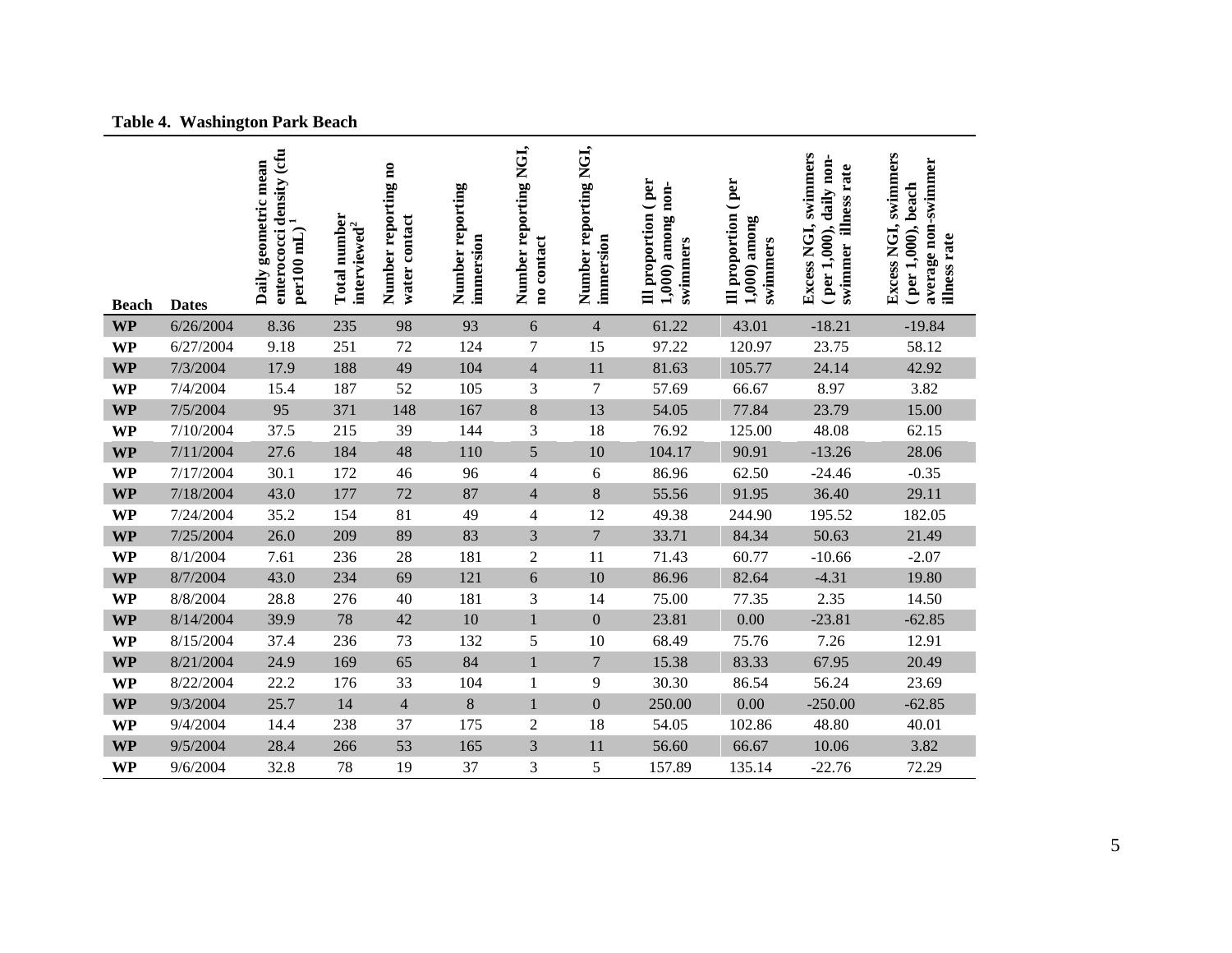|  | <b>Table 5. Edgewater Beach</b> |  |
|--|---------------------------------|--|
|--|---------------------------------|--|

| <b>Beach</b> | <b>Dates</b> | enterococci density (cfu<br>Daily geometric mean<br>per100 mL) | Total number<br>interviewed <sup>2</sup> | Number reporting no<br>water contact | Number reporting<br>immersion | Number reporting NGI,<br>no contact | Number reporting NGI,<br>immersion | Ill proportion (per<br>1,000) among non-<br>swimmers | Ill proportion (per<br>$1,000$ ) among<br>swimmers | Excess NGI, swimmers<br>(per 1,000), daily non-<br>swimmer illness rate | Excess NGI, swimmers<br>average non-swimmer<br>per 1,000), beach<br>illness rate |
|--------------|--------------|----------------------------------------------------------------|------------------------------------------|--------------------------------------|-------------------------------|-------------------------------------|------------------------------------|------------------------------------------------------|----------------------------------------------------|-------------------------------------------------------------------------|----------------------------------------------------------------------------------|
| <b>EB</b>    | 6/4/2005     | 23.77                                                          | 75                                       | 24                                   | 27                            | $\mathbf{0}$                        | $7\phantom{.0}$                    | 0.0                                                  | 259.3                                              | 259.3                                                                   | 175.0                                                                            |
| EB           | 6/5/2005     | 16.76                                                          | 58                                       | 28                                   | 13                            | $\mathfrak{Z}$                      | $\overline{c}$                     | 107.1                                                | 153.8                                              | 46.7                                                                    | 69.6                                                                             |
| EB           | 6/18/2005    | 68.06                                                          | 44                                       | 16                                   | 6                             | $\,1\,$                             | $\boldsymbol{0}$                   | 62.5                                                 | 0.0                                                | $-62.5$                                                                 | $-84.2$                                                                          |
| EB           | 6/19/2005    | 15.34                                                          | 102                                      | 37                                   | 37                            | $\overline{4}$                      | 4                                  | 108.1                                                | 108.1                                              | 0.0                                                                     | 23.9                                                                             |
| EB           | 6/25/2005    | 12.01                                                          | 68                                       | 15                                   | 31                            | $\mathbf{0}$                        | 3                                  | 0.0                                                  | 96.8                                               | 96.8                                                                    | 12.6                                                                             |
| EB           | 6/26/2005    | 3.08                                                           | 79                                       | 15                                   | 33                            | $\boldsymbol{0}$                    | $\mathfrak{2}$                     | 0.0                                                  | 60.6                                               | 60.6                                                                    | $-23.6$                                                                          |
| <b>EB</b>    | 7/2/2005     | 22.66                                                          | 67                                       | 23                                   | 22                            | $\overline{2}$                      | $\overline{4}$                     | 87.0                                                 | 181.8                                              | 94.9                                                                    | 97.6                                                                             |
| EB           | 7/3/2005     | 7.77                                                           | 105                                      | 28                                   | 24                            | 5                                   | 5                                  | 178.6                                                | 208.3                                              | 29.8                                                                    | 124.1                                                                            |
| EB           | 7/4/2005     | 17.09                                                          | 92                                       | 32                                   | 27                            | $\overline{4}$                      | $\mathbf{1}$                       | 125.0                                                | 37.0                                               | $-88.0$                                                                 | $-47.2$                                                                          |
| EB           | 7/16/2005    | 88.75                                                          | 64                                       | 11                                   | 34                            | $\mathbf{1}$                        | 5                                  | 90.9                                                 | 147.1                                              | 56.1                                                                    | 62.8                                                                             |
| <b>EB</b>    | 7/17/2005    | 3.86                                                           | 40                                       | 17                                   | 6                             | $\mathbf{1}$                        | $\mathbf{0}$                       | 58.8                                                 | 0.0                                                | $-58.8$                                                                 | $-84.2$                                                                          |
| EB           | 7/23/2005    | 10.78                                                          | 66                                       | 23                                   | 22                            | $\overline{2}$                      | $\mathfrak{2}$                     | 87.0                                                 | 90.9                                               | 4.0                                                                     | 6.7                                                                              |
| <b>EB</b>    | 7/24/2005    | 3.91                                                           | 52                                       | 17                                   | 20                            | $\mathbf{1}$                        | $\boldsymbol{0}$                   | 58.8                                                 | 0.0                                                | $-58.8$                                                                 | $-84.2$                                                                          |
| EB           | 7/30/2005    | 0.66                                                           | 98                                       | 21                                   | 34                            | $\mathbf{1}$                        | $\mathbf{2}$                       | 47.6                                                 | 58.8                                               | 11.2                                                                    | $-25.4$                                                                          |
| <b>EB</b>    | 7/31/2005    | 1.37                                                           | 79                                       | 20                                   | 13                            | 5                                   | $\overline{2}$                     | 250.0                                                | 153.8                                              | $-96.2$                                                                 | 69.6                                                                             |
| EB           | 8/6/2005     | 19.36                                                          | 47                                       | 8                                    | 13                            | $\boldsymbol{0}$                    | $\mathbf{1}$                       | 0.0                                                  | 76.9                                               | 76.9                                                                    | $-7.3$                                                                           |
| <b>EB</b>    | 8/7/2005     | 4.10                                                           | 49                                       | 13                                   | 21                            | $\boldsymbol{0}$                    | 3                                  | 0.0                                                  | 142.9                                              | 142.9                                                                   | 58.6                                                                             |
| EB           | 8/13/2005    | 2.05                                                           | 58                                       | 14                                   | 14                            | $\boldsymbol{0}$                    | $\mathbf{1}$                       | 0.0                                                  | 71.4                                               | 71.4                                                                    | $-12.8$                                                                          |
| <b>EB</b>    | 8/14/2005    | 2.50                                                           | 38                                       | 8                                    | 11                            | $\mathbf 1$                         | 3                                  | 125.0                                                | 272.7                                              | 147.7                                                                   | 188.5                                                                            |
| EB           | 8/20/2005    | 1.20                                                           | 28                                       | 9                                    | 9                             | $\boldsymbol{0}$                    | $\boldsymbol{0}$                   | 0.0                                                  | 0.0                                                | 0.0                                                                     | $-84.2$                                                                          |
| <b>EB</b>    | 8/21/2005    | 4.05                                                           | 34                                       | $\mathbf{1}$                         | 12                            | $\mathbf{1}$                        | $\mathbf{0}$                       | 1,000.0                                              | 0.0                                                | $-1,000.0$                                                              | $-84.2$                                                                          |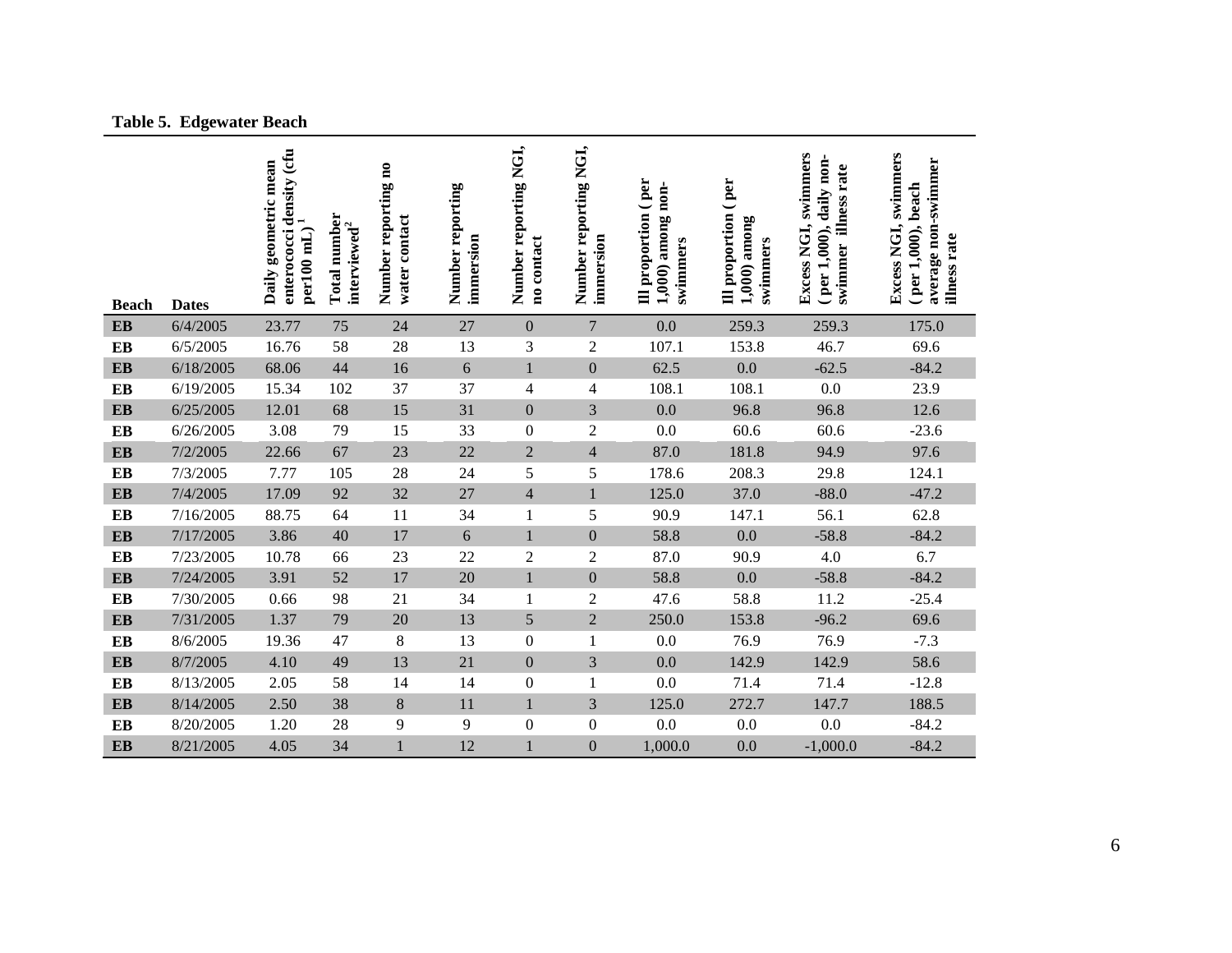## **Table 6. Fairhope Beach**

| <b>Beach</b>  | <b>Dates</b> | density (cfu per100<br>mean enterococci<br>Daily geometric | Total number<br>interviewed <sup>2</sup> | Number reporting<br>no water contact | Number reporting<br>immersion | Number reporting<br>NGI, no contact | Number reporting<br>NGI, immersion | Ill proportion (per<br>1,000) among non-<br>swimmers | Ill proportion (per<br>among<br>swimmers<br>1,000 | 1,000), daily non-<br>swimmer illness<br>swimmers (per<br>Excess NGI, | swimmer illness<br>swimmers (per<br>1,000), beach<br>average non-<br>Excess NGI,<br>rota |
|---------------|--------------|------------------------------------------------------------|------------------------------------------|--------------------------------------|-------------------------------|-------------------------------------|------------------------------------|------------------------------------------------------|---------------------------------------------------|-----------------------------------------------------------------------|------------------------------------------------------------------------------------------|
| FB+           | 5/19/2007    | 15.07                                                      | 154                                      | 85                                   | 33                            | $\,8\,$                             | $\mathbf{1}$                       | 94.12                                                | 30.30                                             | $-63.81$                                                              | $-56.45$                                                                                 |
| <b>FB</b>     | 5/20/2007    | 2.69                                                       | 183                                      | 98                                   | 44                            | 12                                  | 3                                  | 122.45                                               | 68.18                                             | $-54.27$                                                              | $-18.57$                                                                                 |
| <b>FB</b>     | 5/25/2007    | 6.71                                                       | 81                                       | 47                                   | 11                            | $\overline{4}$                      | $\boldsymbol{0}$                   | 85.11                                                | 0.00                                              | $-85.11$                                                              | $-86.75$                                                                                 |
| <b>FB</b>     | 5/26/2007    | 8.43                                                       | 145                                      | 64                                   | 50                            | 3                                   | $\overline{2}$                     | 46.88                                                | 40.00                                             | $-6.88$                                                               | $-46.75$                                                                                 |
| <b>FB</b>     | 5/27/2007    | 13.80                                                      | 126                                      | 28                                   | 54                            | $\overline{2}$                      | 5                                  | 71.43                                                | 92.59                                             | 21.16                                                                 | 5.84                                                                                     |
| <b>FB</b>     | 5/28/2007    | 13.76                                                      | 100                                      | 35                                   | 30                            | 6                                   | $\overline{2}$                     | 171.43                                               | 66.67                                             | $-104.76$                                                             | $-20.09$                                                                                 |
| <b>FB</b>     | 6/2/2007     | 230.10                                                     | 106                                      | 48                                   | 37                            | $\overline{4}$                      | 3                                  | 83.33                                                | 81.08                                             | $-2.25$                                                               | $-5.67$                                                                                  |
| FB            | 6/3/2007     | 27.05                                                      | 73                                       | 26                                   | 16                            | $\overline{2}$                      | $\overline{2}$                     | 76.92                                                | 125.00                                            | 48.08                                                                 | 38.25                                                                                    |
| $\mathbf{FB}$ | 6/9/2007     | 25.41                                                      | 64                                       | 28                                   | 17                            | $\mathbf{1}$                        | $\overline{2}$                     | 35.71                                                | 117.65                                            | 81.93                                                                 | 30.89                                                                                    |
| <b>FB</b>     | 6/10/2007    | 18.88                                                      | 99                                       | 28                                   | 43                            | $\mathbf{1}$                        | $\mathbf{1}$                       | 35.71                                                | 23.26                                             | $-12.46$                                                              | $-63.50$                                                                                 |
| $\bf FB$      | 6/16/2007    | 78.55                                                      | 110                                      | 46                                   | 44                            | $\overline{3}$                      | $\,8\,$                            | 65.22                                                | 181.82                                            | 116.60                                                                | 95.07                                                                                    |
| <b>FB</b>     | 6/17/2007    | 143.73                                                     | 104                                      | 57                                   | 24                            | $\overline{4}$                      | $\boldsymbol{0}$                   | 70.18                                                | 0.00                                              | $-70.18$                                                              | $-86.75$                                                                                 |
| <b>FB</b>     | 6/23/2007    | 23.00                                                      | 66                                       | 22                                   | 27                            | $\mathbf{1}$                        | 3                                  | 45.45                                                | 111.11                                            | 65.66                                                                 | 24.36                                                                                    |
| <b>FB</b>     | 6/24/2007    | 76.43                                                      | 57                                       | 22                                   | 19                            | 5                                   | 5                                  | 227.27                                               | 263.16                                            | 35.89                                                                 | 176.41                                                                                   |
| <b>FB</b>     | 6/30/2007    | 27.44                                                      | 49                                       | 22                                   | 11                            | $\mathbf{0}$                        | 3                                  | 0.00                                                 | 272.73                                            | 272.73                                                                | 185.97                                                                                   |
| <b>FB</b>     | 7/1/2007     | 10.02                                                      | 71                                       | 22                                   | 34                            | $\overline{2}$                      | 7                                  | 90.91                                                | 205.88                                            | 114.97                                                                | 119.13                                                                                   |
| <b>FB</b>     | 7/4/2007     | 45.61                                                      | 97                                       | 39                                   | 37                            | $\overline{4}$                      | $\overline{4}$                     | 102.56                                               | 108.11                                            | 5.54                                                                  | 21.36                                                                                    |
| <b>FB</b>     | 7/7/2007     | 10.45                                                      | 43                                       | 12                                   | 16                            | $\boldsymbol{0}$                    | $\overline{2}$                     | 0.00                                                 | 125.00                                            | 125.00                                                                | 38.25                                                                                    |
| $\bf FB$      | 7/8/2007     | 48.85                                                      | 78                                       | 28                                   | 34                            | $\mathbf{1}$                        | $\boldsymbol{0}$                   | 35.71                                                | 0.00                                              | $-35.71$                                                              | $-86.75$                                                                                 |
| <b>FB</b>     | 7/14/2007    | 70.22                                                      | 50                                       | 19                                   | 22                            | $\mathbf{1}$                        | $\mathbf{1}$                       | 52.63                                                | 45.45                                             | $-7.18$                                                               | $-41.30$                                                                                 |
| $\bf FB$      | 7/15/2007    | 59.71                                                      | 27                                       | $\overline{7}$                       | $\,8\,$                       | $\mathbf{1}$                        | $\mathbf{1}$                       | 142.86                                               | 125.00                                            | $-17.86$                                                              | 38.25                                                                                    |
| <b>FB</b>     | 7/21/2007    | 12.20                                                      | 25                                       | 11                                   | $8\,$                         | 1                                   | $\mathbf{0}$                       | 90.91                                                | 0.00                                              | $-90.91$                                                              | $-86.75$                                                                                 |
| <b>FB</b>     | 7/22/2007    | 6.88                                                       | 55                                       | 28                                   | 11                            | $\overline{4}$                      | $\overline{4}$                     | 142.86                                               | 363.64                                            | 220.78                                                                | 276.88                                                                                   |
| <b>FB</b>     | 7/28/2007    | 14.59                                                      | 22                                       | $\tau$                               | 11                            | $\theta$                            | 3                                  | 0.00                                                 | 272.73                                            | 272.73                                                                | 185.97                                                                                   |
| <b>FB</b>     | 7/29/2007    | 4.72                                                       | 30                                       | 24                                   | 4                             | $\overline{4}$                      | $\boldsymbol{0}$                   | 166.67                                               | 0.00                                              | $-166.67$                                                             | $-86.75$                                                                                 |